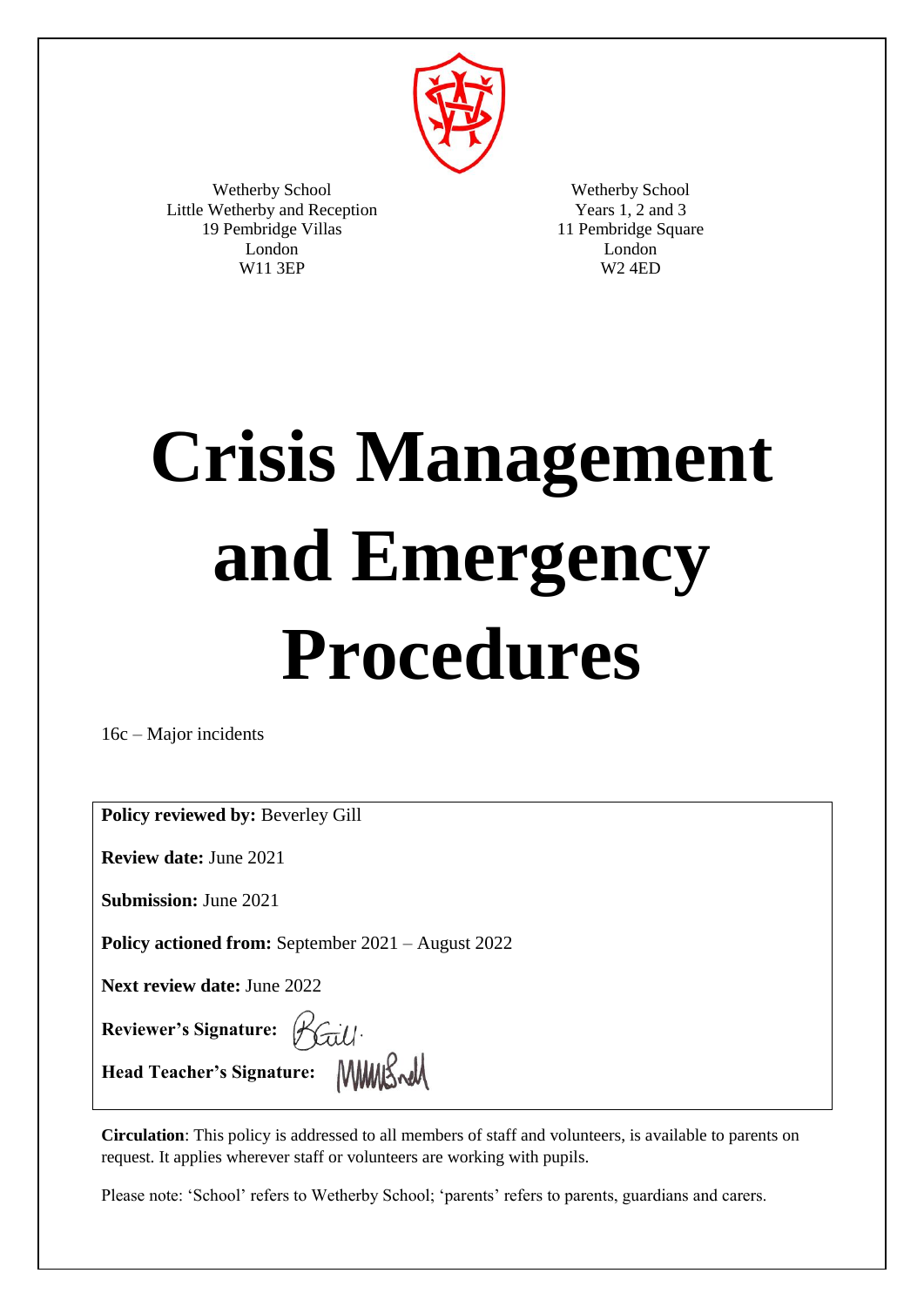### **Crisis Management and Emergency Procedures**

#### **What is a Crisis?**

A situation, effort or series of events that:

- Seriously threaten the life or health of individuals, the school, the Group or the environment
- Is disruptive to the point of prevent "business as usual"
- Is receiving, or threatened by, media attention
- Poses a serious threat to "reputation"

i.e. any incident involving the death of or serious injury to a pupil or member of staff; a serious and life-threatening epidemic; the unaccounted absence/kidnapping of a pupil; violence or disaster at school or in the community; any event which might provoke strong media interest in the School

A crisis can strike anyone, anytime, anywhere.

#### **General Procedure**

All plans to deal with crises must be flexible. Do not make too many assumptions. The unexpected always happens.

Ensure staff have up to date contact lists. There is a copy of these in every classroom, and in the office.

Headmaster and SMT review emergency procedures and own training regularly.

Staff are briefed and trained as appropriate.

The headmaster will act as spokesperson for the school in the first instance.

The staff are given regular reminders on procedures and their own roles.

The Headmaster and SMT review and update Policy documents regularly. A copy of these are kept in the school policy file.

The school is aware that emergencies can happen during school holidays and when the school is closed and endeavours to be prepared accordingly.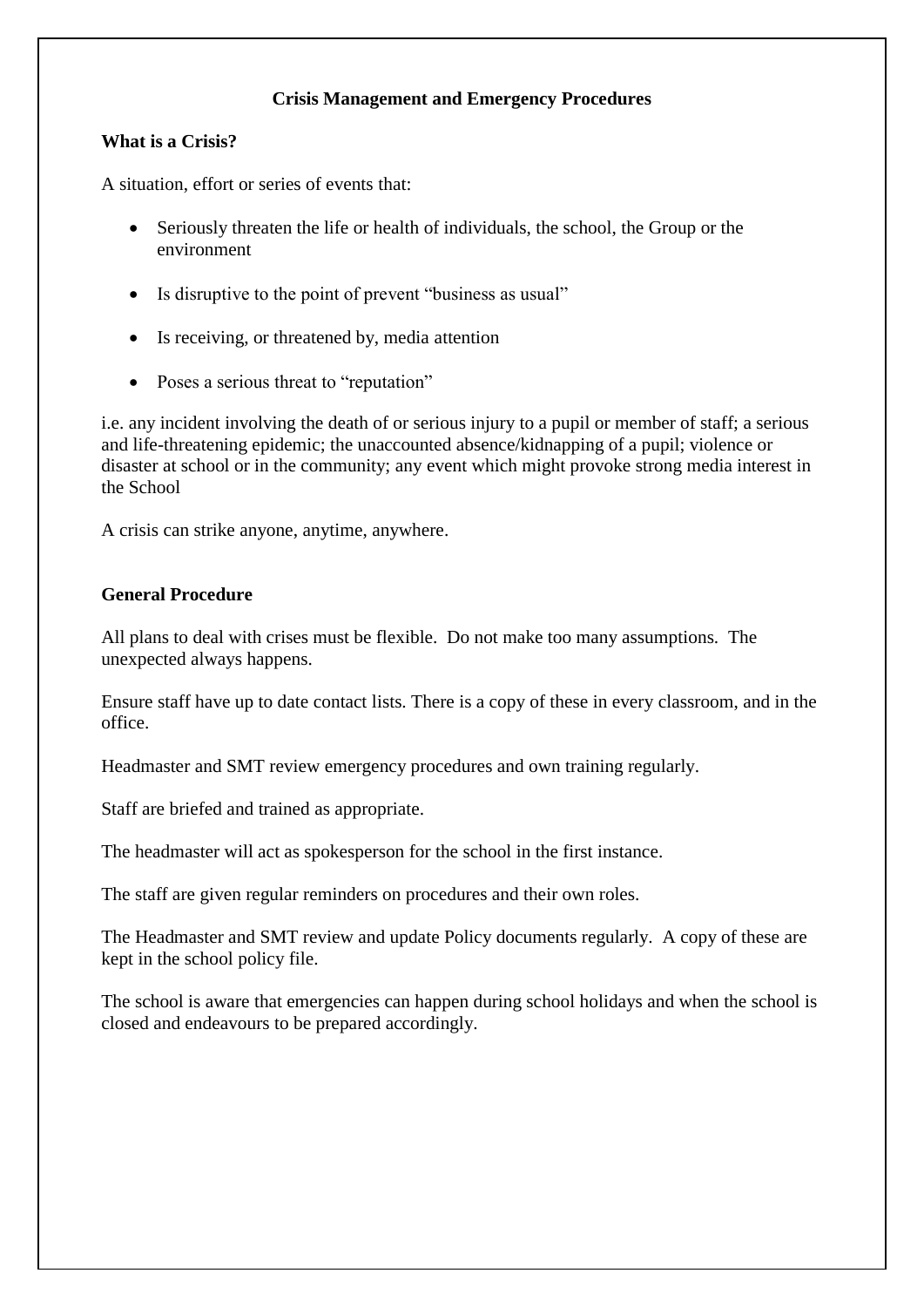## **CRISIS AND EMERGENCY ACCIDENT PROCEDURES**

|                | <b>Action in Advance of an Emergency</b>                                                                                                                                                                                                                                                                                                     |  |  |
|----------------|----------------------------------------------------------------------------------------------------------------------------------------------------------------------------------------------------------------------------------------------------------------------------------------------------------------------------------------------|--|--|
|                | <b>Appoint Crisis Team:</b>                                                                                                                                                                                                                                                                                                                  |  |  |
|                | Headmaster                                                                                                                                                                                                                                                                                                                                   |  |  |
|                | <b>SMT</b>                                                                                                                                                                                                                                                                                                                                   |  |  |
|                | Office staff                                                                                                                                                                                                                                                                                                                                 |  |  |
| 2              | Define a crisis:<br>Generally "any incident involving the death of or serious injury to a pupil or member of staff; a<br>serious and life-threatening epidemic; the unaccounted absence/kidnapping of a pupil; violence or<br>disaster at school or in the community; any event which might provoke strong media interest in the<br>School". |  |  |
| 3              | All plans to deal with crises must be flexible. Do not make too many assumptions. The<br>unexpected always happens.                                                                                                                                                                                                                          |  |  |
| 4              | Ensure staff have up to date Contacts Lists. Copies of these must be every classbag and in the<br>school office.                                                                                                                                                                                                                             |  |  |
| $\overline{5}$ | Headmaster to review emergency procedures and own training, then brief/train appropriate staff.                                                                                                                                                                                                                                              |  |  |
| 6              | Brief all staff on procedures and individuals' roles. Give regular reminders.                                                                                                                                                                                                                                                                |  |  |
| 7              | Be prepared for emergency even when the school is closed.                                                                                                                                                                                                                                                                                    |  |  |

| <b>Immediate Action in Event of an Emergency</b> |                                                                                                                                                                                                                                                                                                                                                      |  |  |
|--------------------------------------------------|------------------------------------------------------------------------------------------------------------------------------------------------------------------------------------------------------------------------------------------------------------------------------------------------------------------------------------------------------|--|--|
| $\mathbf{1}$                                     | <b>Management:</b><br>Beware of playing things down. Recognise an emergency situation as soon as it happens and act<br>quickly. Do not hesitate to phone 999. Any incident involving the School should be reported to<br>the Head as soon as possible.                                                                                               |  |  |
| $\overline{2}$                                   | An SMT Meeting must occur as soon as possible.                                                                                                                                                                                                                                                                                                       |  |  |
| $\overline{3}$                                   | In the event of an accident causing injury to staff with pupils off premises, a senior member of<br>staff should be sent to co-ordinate arrangements at the scene.                                                                                                                                                                                   |  |  |
| $\overline{4}$                                   | This group reviews the membership of the crisis team (according to availability, children involved<br>in accident, etc.). From this point the crisis team takes over management of the crisis. They are<br>relieved of all other duties.<br>Anna Dingle deputises for Mark Snell.                                                                    |  |  |
| 5                                                | <b>Telephones</b><br>If accident occurs outside school: party leader must contact Mark Snell 020 7727 9581 or 07812<br>164351 who must be told at once.<br>See Educational Visits and Journeys Policy and Educational Visits and Journeys Policy EYFS for<br>detailed advice on procedures in event of emergency on a school trip.                   |  |  |
| 6                                                | The school telephone is to be manned constantly by the secretary during the crisis on the School<br>telephone number (020 7727 9581).<br>Notes are to be made of all calls<br>$\bullet$<br>Emotional support for telephone team is to be provided by external agency<br>$\bullet$<br>Refreshments to be provided by kitchen manned by teaching staff |  |  |
| $\overline{7}$                                   | If the School telephone system is out of action, mobile phones must be used.                                                                                                                                                                                                                                                                         |  |  |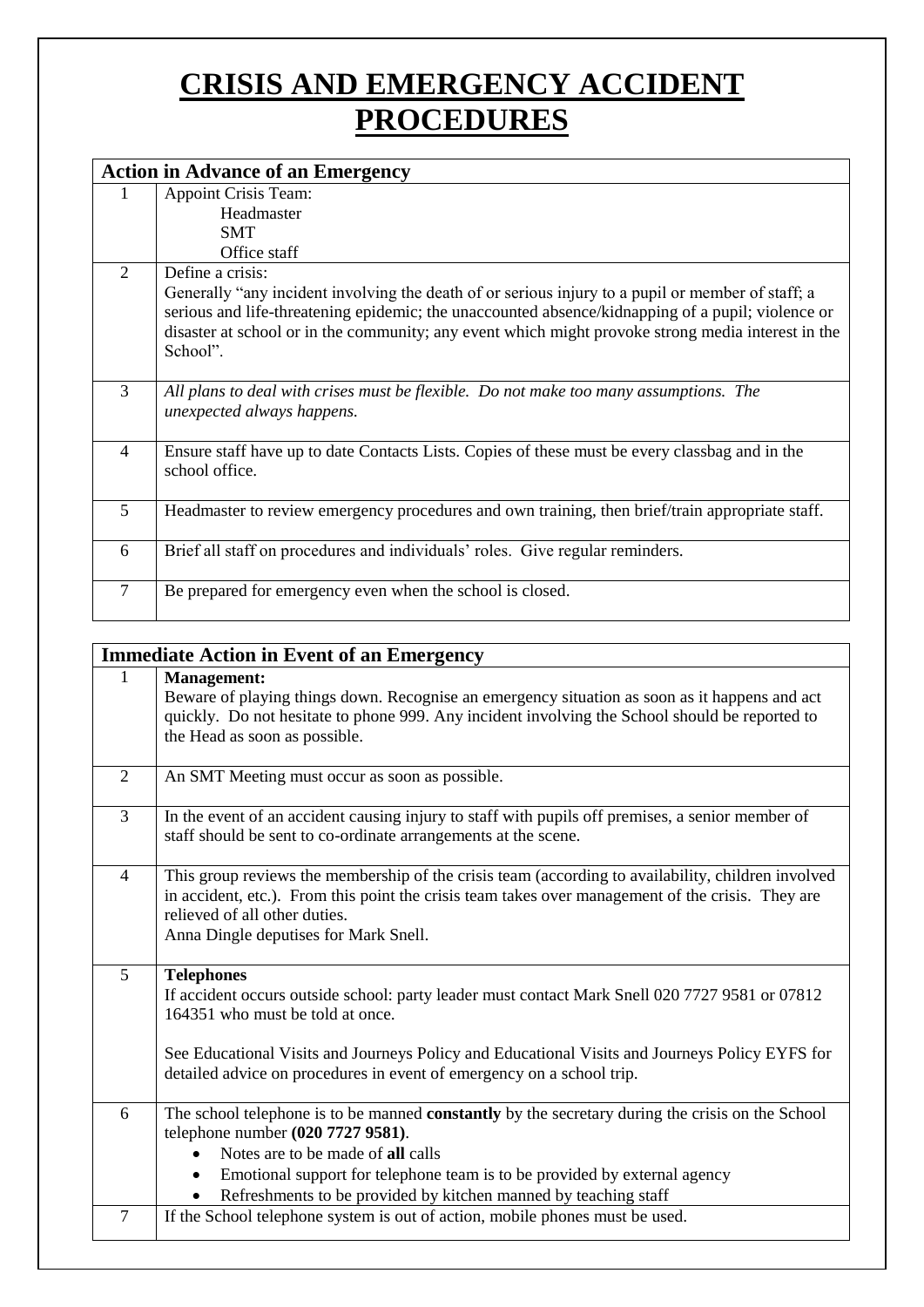| $\mathbf{1}$   | <b>Communication: Relatives</b><br>All affected parents/next-of-kin are to be informed as soon as possible. In cases of children having<br>died, information must be given personally rather than by telephone (check with police as to help<br>available – they have trained personnel to be in constant touch with families who often need<br>information more than just sympathy). |
|----------------|---------------------------------------------------------------------------------------------------------------------------------------------------------------------------------------------------------------------------------------------------------------------------------------------------------------------------------------------------------------------------------------|
|                |                                                                                                                                                                                                                                                                                                                                                                                       |
| 2              | A checklist must be kept as to who has been informed and who still needs to be.                                                                                                                                                                                                                                                                                                       |
| $\overline{3}$ | Parents affected must not be left alone in distress:                                                                                                                                                                                                                                                                                                                                  |
|                | Discuss which relative/friend can help and be with them;<br>$\bullet$<br>Provide useful numbers, e.g. Emergency Disaster number, Police, hospital;<br>Where possible, give contact numbers of other families involved in crisis;<br>$\bullet$<br>Explain clearly how further information can be obtained and from whom (whether school<br>$\bullet$                                   |
|                | or emergency service).                                                                                                                                                                                                                                                                                                                                                                |
| $\overline{4}$ | As soon as possible after the tragedy/accident contact all parents, reassuring them as to the status<br>of their own child and explaining how to help their child if upset.                                                                                                                                                                                                           |
| 5              | If a child has run away, parents should be told and the Police informed at once.                                                                                                                                                                                                                                                                                                      |
| $\mathbf{1}$   | <b>Communication: Staff</b><br>Head to convene full staff meeting. Untrue rumours must not be allowed to circulate.                                                                                                                                                                                                                                                                   |
| $\overline{2}$ | Head then to convene a meeting of all ancillary staff in Staff Room to provide the same<br>information.                                                                                                                                                                                                                                                                               |
| 3              | Further information for staff is via a specially-cleared section of notice-board in the staff room.                                                                                                                                                                                                                                                                                   |
| $\overline{4}$ | The primary role of staff is to follow as far as possible the normal routine of the school and not to<br>'muddy' the management of the crisis. They are to avoid the use of telephones as far as possible -<br>lines must be kept clear for the crisis team, parents, etc.                                                                                                            |
| $\mathbf{1}$   | <b>Communication: Pupils</b><br>To be given by the Head if appropriate.                                                                                                                                                                                                                                                                                                               |
| $\mathbf{1}$   | <b>Communication: Head Office</b><br>Head or secretary is to phone Head Office (0207 4876000) and explain facts. The Board will them<br>be briefed.                                                                                                                                                                                                                                   |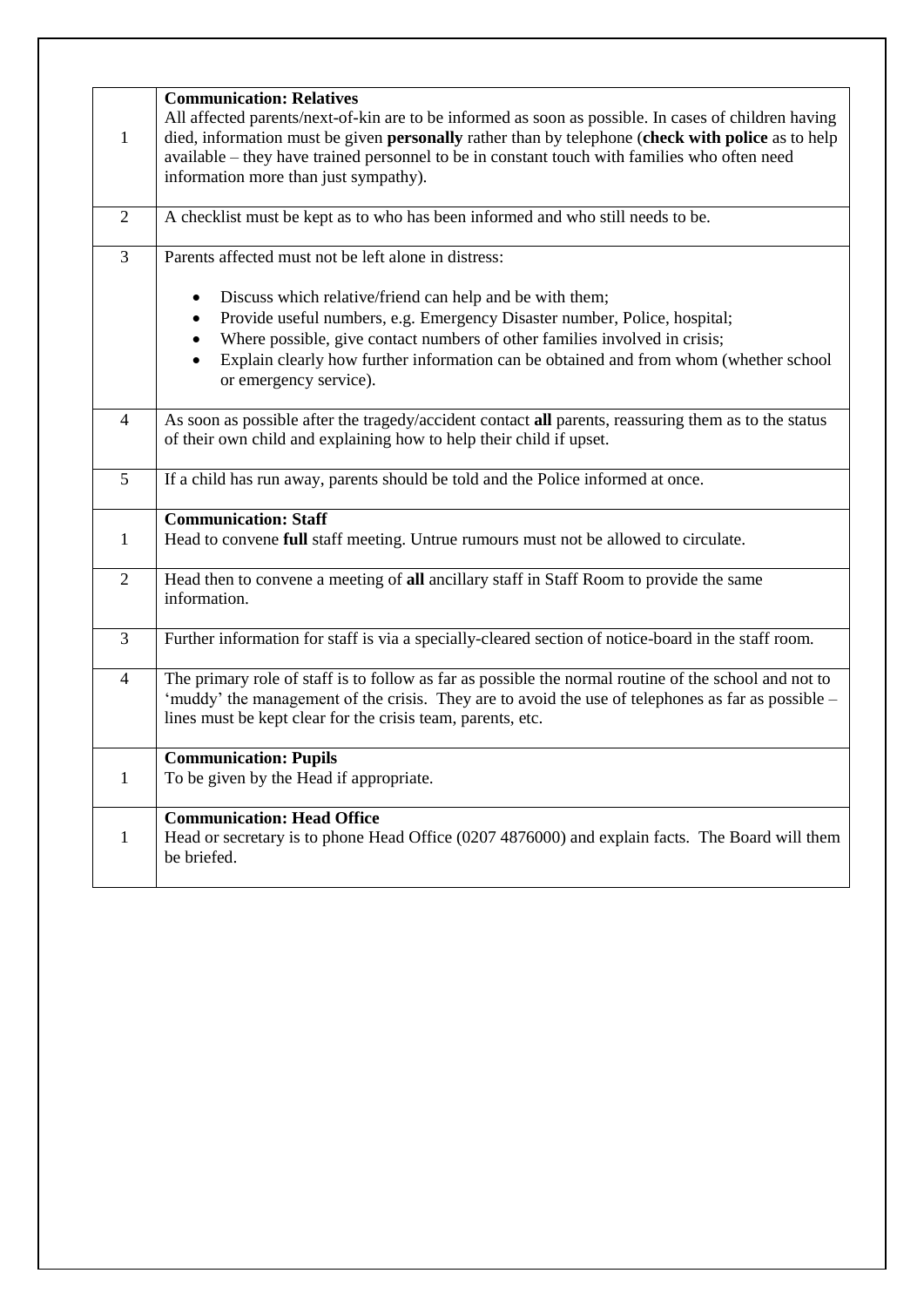|                | <b>Communication: Press</b>                                                                           |
|----------------|-------------------------------------------------------------------------------------------------------|
| $\mathbf{1}$   | Be in touch at once with the Police who have a Press and Media Department who would assist.           |
|                | They would attend Press briefings usually.                                                            |
|                |                                                                                                       |
| $\overline{2}$ | NO-ONE other than the Press Officers and Head is to speak to the Press.                               |
|                |                                                                                                       |
| 3              | An initial press statement should be prepared as soon as possible after the event.                    |
|                |                                                                                                       |
| $\overline{4}$ | The Press Officers are to be briefed regularly by the Head, and they must monitor press and           |
|                | media broadcasts.                                                                                     |
|                |                                                                                                       |
| 5              | Head take over briefing room (away from main area of the school, where possible).                     |
|                |                                                                                                       |
| 6              | The telephone team must be briefed as to Press arrangements and procedures, passing all media         |
|                | calls to the Press Officers.                                                                          |
|                |                                                                                                       |
| $\overline{7}$ |                                                                                                       |
|                | Do not allow reporters/photographers to wander round the school.                                      |
| $\,8\,$        | Protect the privacy of children, staff and families. If Press interest centres on individual children |
|                |                                                                                                       |
|                | or staff, take them away from school (and tell the Press you have done so).                           |
| 9              | <b>THE MEDIA</b>                                                                                      |
|                |                                                                                                       |
|                | (For Headmaster & Press Officers ONLY)                                                                |
|                | <b>DON'T</b> underestimate speed of reaction or interest                                              |
|                | <b>DON'T</b> say "no comment"                                                                         |
|                |                                                                                                       |
|                | <b>DON'T</b> be rushed. Stay calm and play for time                                                   |
|                | <b>DON'T</b> underestimate impact on school's reputation                                              |
|                | <b>DON'T</b> speculate or give unofficial information                                                 |
|                | DON'T promise to ring back unless you absolutely have to                                              |
|                | <b>DON'T</b> withhold any publicly available information                                              |
|                | <b>DON'T</b> discuss or admit any legal liability                                                     |
|                |                                                                                                       |
|                | <b>DON'T</b> divulge names of any casualties                                                          |
|                |                                                                                                       |
|                | DO be considerate and courteous                                                                       |
|                | <b>DO</b> be aware of how story might develop                                                         |
|                | <b>DO</b> be aware of Press deadlines                                                                 |
|                | <b>DO</b> issue prepared statements and try not to answer questions                                   |
|                | DO consider the implications of all you say, it will become public knowledge                          |
|                |                                                                                                       |
|                | "Least said, soonest mended"                                                                          |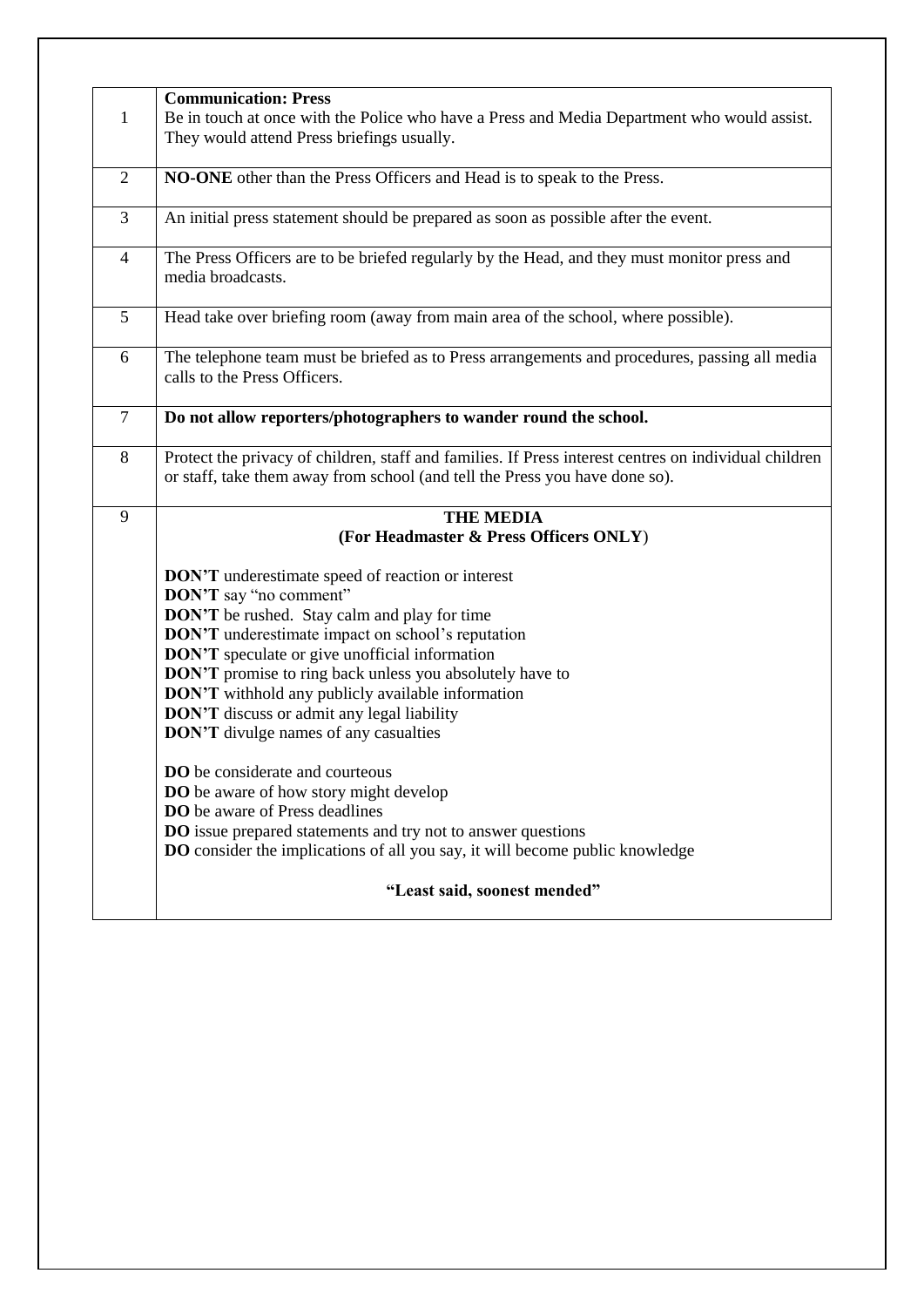| $\mathbf{1}$   | <b>Security</b><br>A member of SMT, along with school office, is to secure the main school campus from<br>unwanted press and public attention – but see above on treatment of journalists. (The law says<br>that reasonable force may be used to evict trespassers, but any use of force could be seriously<br>counter-productive). (See DfES booklet "Dealing with Troublemakers") Consider posting<br>notices at entrances. Parts of the School may need to be sealed off. |
|----------------|------------------------------------------------------------------------------------------------------------------------------------------------------------------------------------------------------------------------------------------------------------------------------------------------------------------------------------------------------------------------------------------------------------------------------------------------------------------------------|
| $\mathbf{1}$   | <b>Counselling</b><br>Head/SMT and Head of HR at Alpha Plus to manage counselling of pupils, staff, parents, etc.                                                                                                                                                                                                                                                                                                                                                            |
| $\overline{2}$ | The Counselling Team, appointed by Headmaster, is to convene as soon as possible. The<br>Headmaster to brief team as to procedures.                                                                                                                                                                                                                                                                                                                                          |
| $\overline{3}$ | The Press Officers are to keep the Counselling Team fully briefed.                                                                                                                                                                                                                                                                                                                                                                                                           |
| $\overline{4}$ | The Headmaster must determine when (and whether) to call in outside counselling assistance.<br>Parents to be given the option of using Social Services Counselling Service. The Police will<br>also provide trained counsellors for families.                                                                                                                                                                                                                                |
| $\mathbf{1}$   | <b>Post-crisis</b><br>Children involved in tragedy should be reunited with parents as soon as possible. Check<br>insurance policies and procedures BEFORE leaving on a residential visit especially concerning<br>the need for repatriation.                                                                                                                                                                                                                                 |
| $\overline{2}$ | Ensure Reporting of Injuries, Diseases and Dangerous Occurrences Regulations (RIDDOR),<br>H&S and other requirements are met.                                                                                                                                                                                                                                                                                                                                                |
| $\overline{3}$ | Arrange debriefing (of staff and pupils) a week or so after the event. This may be best<br>conducted by an experienced outsider.                                                                                                                                                                                                                                                                                                                                             |
| $\overline{4}$ | Handling of messages of condolences flowers/cards. Hospital visits. Funerals.                                                                                                                                                                                                                                                                                                                                                                                                |
| 5              | Setting up Memorial Fund with Trustees.                                                                                                                                                                                                                                                                                                                                                                                                                                      |
| 6              | Continuation of School life. "Wise Before the Event" contains much good advice on long-term<br>monitoring of children.                                                                                                                                                                                                                                                                                                                                                       |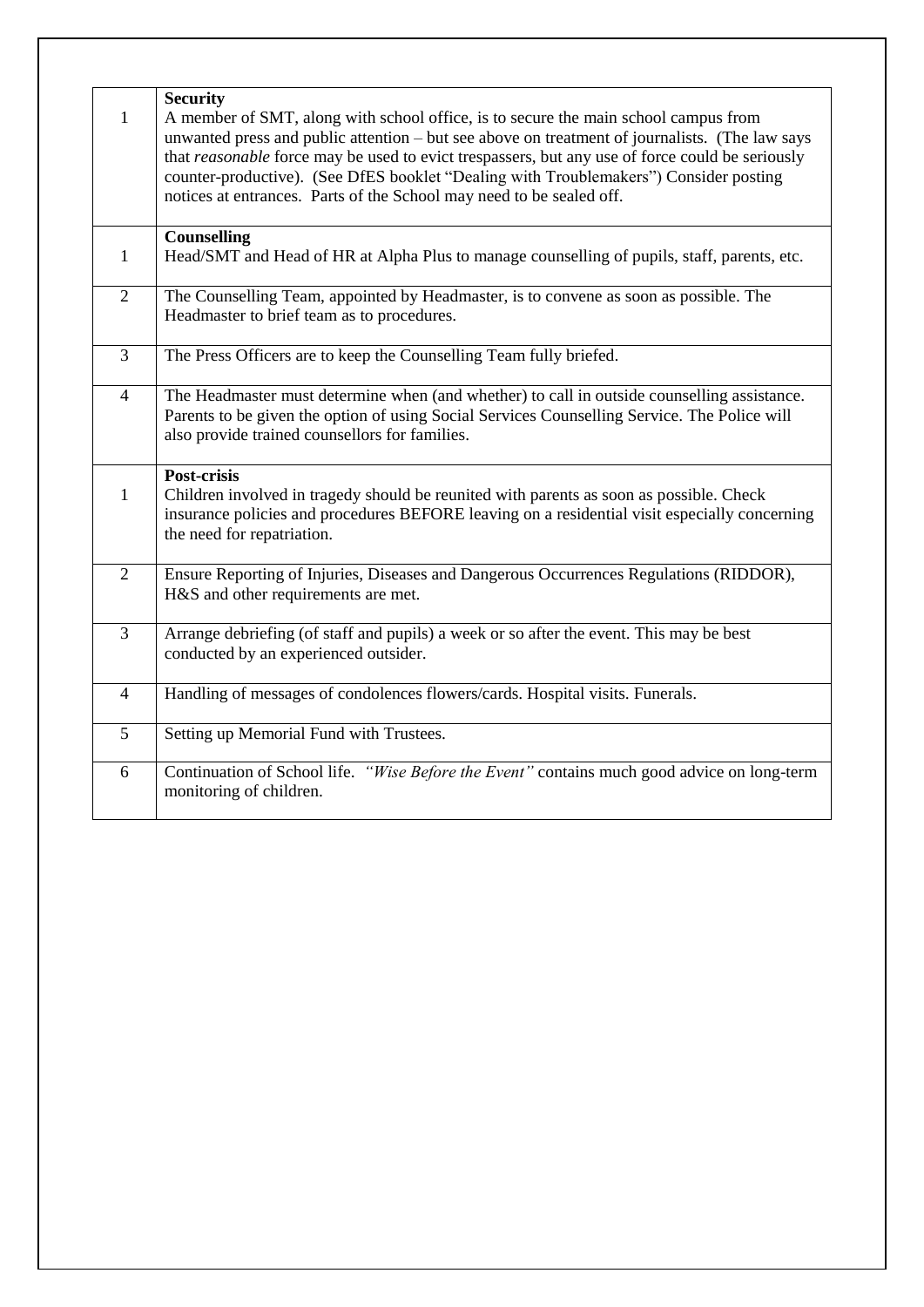## **IN CASE OF DISASTER**

No hard and fast rules will cover every circumstance to which a school may fall victim. But this checklist should help Principals avoid the compounding of disaster by ill-informed reporting or the inflation of a minor incident into a serious embarrassment to the school.

- 1 **KNOW ALL THE FACTS:** The last thing you want is to be told things you didn't know by a reporter.
- 2 **CLEAR LINES OF COMMUNICATION:** Only the Head, or a senior member of staff nominated by them, should speak to reporters. Let staff know what is happening and advise them not to speak to reporters. If appropriate, give *pupils* similar instructions. Keep the Board informed.
- 3 **PREPARE A STATEMENT:** Brief, factual, correct. Include positive information which is relevant to the incident (precautions, rules, sanctions, etc). Don't sound complacent; emphasise early appropriate action being taken.
- 4 **CONTACT OUT OF THE BLUE:** Find out how much the reporter knows, what response he wants, and when his deadline is. Then play for time. Promise to ring back and use the time to prepare your response. Always ring when you say you will, preferably within the hour.
- **STICK TO STATEMENT:** Correct any facts which are wrong but otherwise make it clear that all you want to say is in the statement. Don't get trapped into conversations over which you have no control.
- 6 **IF A REPORTER/PHOTOGRAPHER VISITS:** Treat with courtesy but do not permit to wander round school asking questions of staff or pupils. You have little control over journalists outside the school gates (but see Item 2, above).
- 7 **NEVER "NO COMMENT":** Reporters will assume, rightly or wrongly, that you are hiding something.
- 8 **LAW-BREAKING:** If illegal activity has taken place, the police should be informed. If criminal charges have been laid or are imminent, the press is strictly limited in what it can report until the case comes to trial.
- 9 **AFTER THE EVENT:** Don't try to correct every minor inaccuracy. Least said, soonest mended, is usually a good rule. If there has been a serious misrepresentation, seek an apology or correction from the editor.
- 10 **PARENTS:** Let them know by letter what has happened, if possible before any damaging publicity has appeared. Afterwards, if supportive responses are needed, parents' letters are much more effective than ones from the school.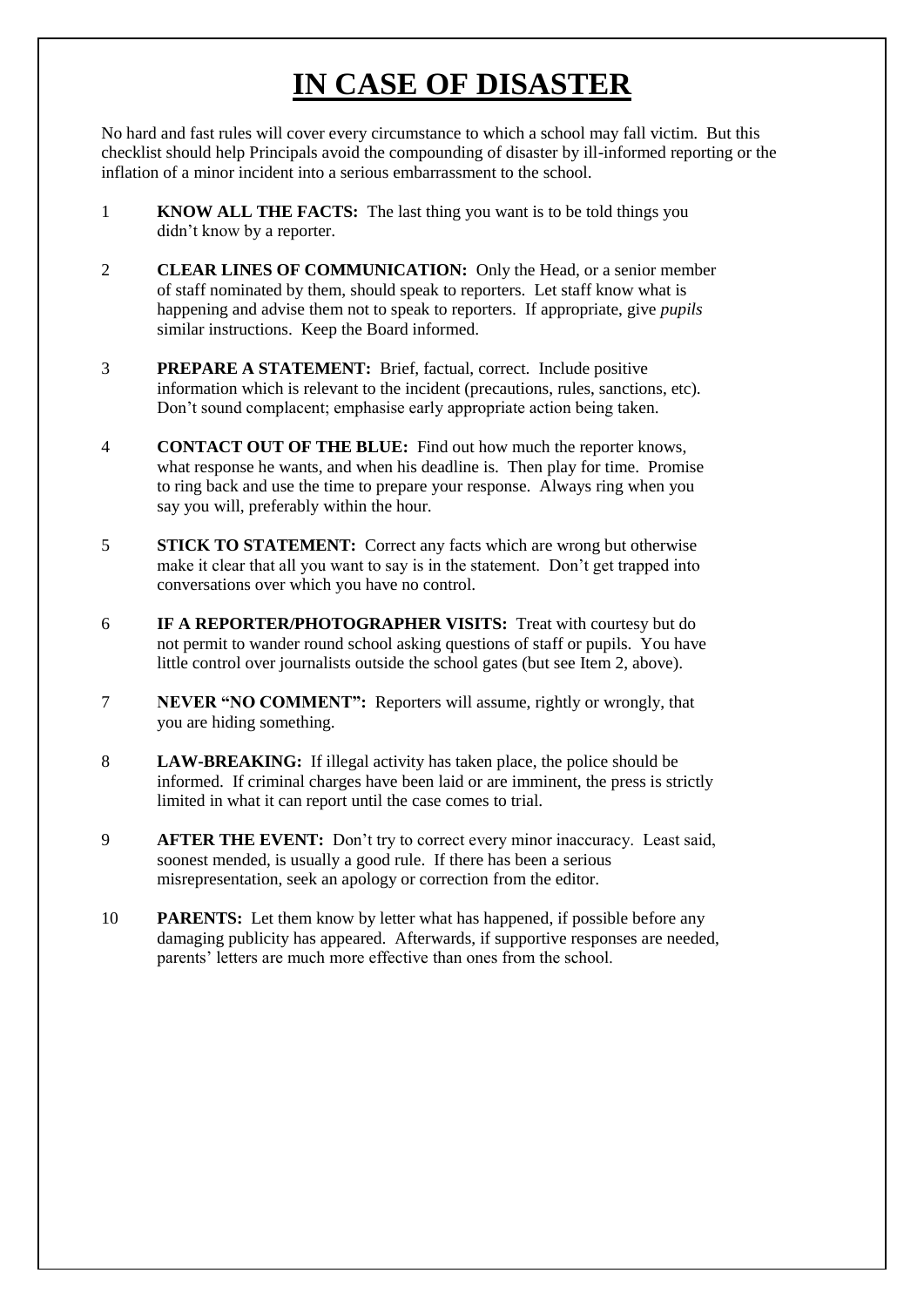#### **CRISIS & EMERGENCY PROCEDURES**

#### **ACTIONS IN THE EVENT OF AN EMERGENCY ON A SCHOOL TRIP Guidance on Emergency Procedures**

A copy of these guidelines must be taken by the Party Leader and deputy:

- **STAY CALM.** Establish nature and extent of the emergency.
- Make sure that all other members of the party are accounted for and are safe.
- If there are injuries, establish their extent and administer first aid (if you have been trained or feel capable – but be aware of consequences that might follow were you to give incorrect treatment).
- Establish names of the injured and call relevant emergency services.
- Advise other party staff (where relevant) of the incident and that emergency procedures are in operation.
- Ensure that an adult from the party (if one is available) accompanies casualties to hospital. In the event of a very local trip supervised by just one adult, that adult should stay with the rest of the party allowing the emergency services to take casualties to hospital, but school should be alerted at once and arrangement made for a member of staff to proceed immediately from school to the hospital.
- Ensure that the remainder of the party are adequately supervised throughout and arrange for their early return to base.
- Arrange for one adult to remain at the incident site to liaise with emergency services until the incident is over and all children are accounted for.
- Party leader should write down as soon as practicable all relevant details. A record should be made of any witnesses. Any associated equipment should be kept in its original condition.
- Control access to telephones until contact is made with School, Emergency Contact or senior member of staff and until he/she has had time to contact those directly involved. Pass full details of the incident (name, nature, date and time of incident, location of incident, details of injuries, names and telephone numbers of those involved, action taken so far).
- Staff should not speak to anyone who has no need to know or who might be a member of the media, and under no circumstances should the name of any casualty be divulged to any such person.
- Legal liability should not be discussed with or admitted to anyone.
- School Crisis and Emergency Procedures should be activated as soon as possible. Steps taken should include:
	- o School to arrange for contact to be made with all parents of those involved. In serious incidents parents of all party members should be informed.
	- o Inform parents of any delays that will be necessitated.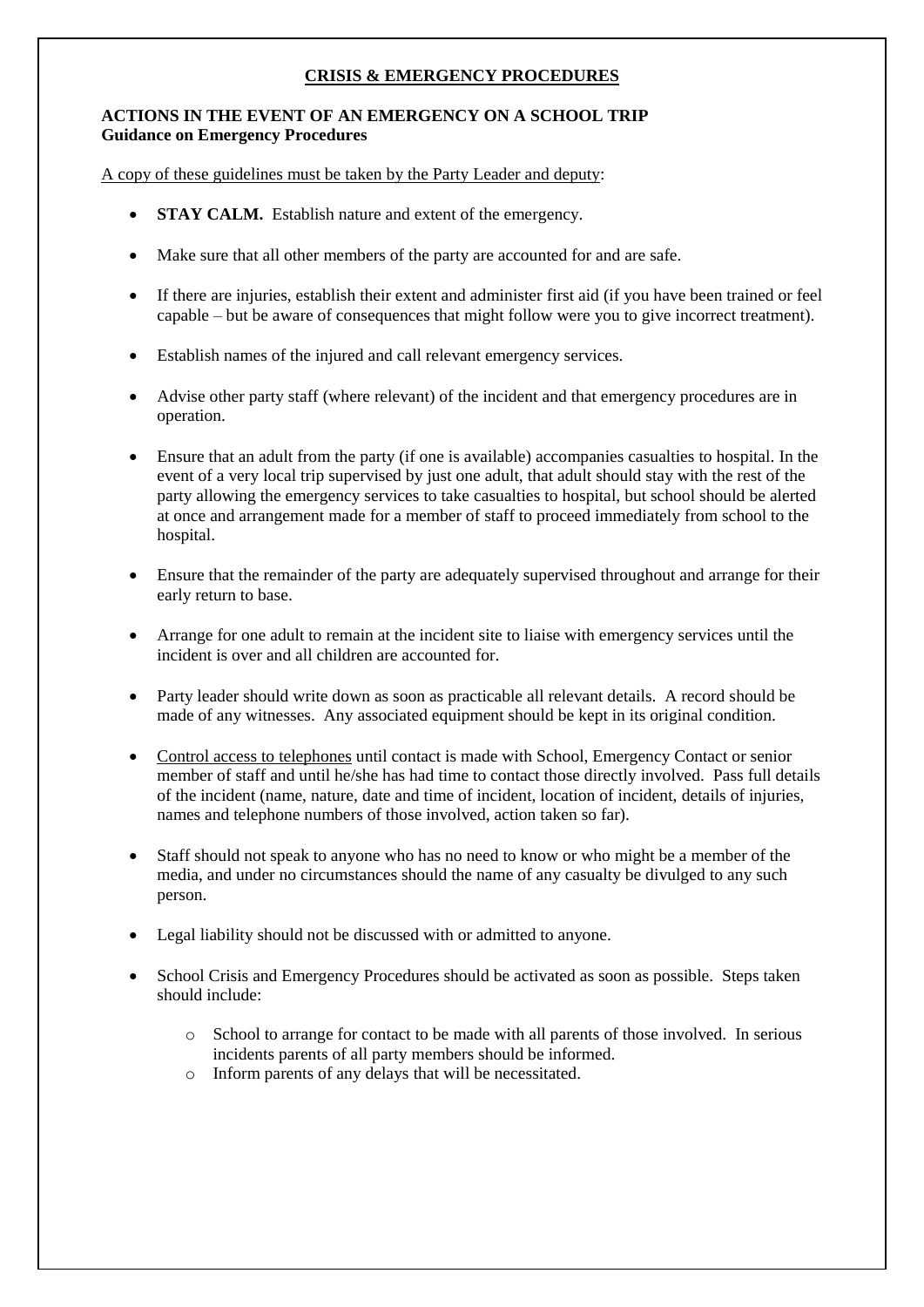#### **WETHERBY SCHOOL 11 PEMBIRDGE SQUARE AND 19 PEMBRIDGE VILLAS EMERGENCY EVACUATION PROCEDURE**

The procedures below are in place should there be any emergency, locally, or in London in the future. Advice in the compilation of this plan was sought from the police.

| In the event of | Explosion   |
|-----------------|-------------|
|                 | <b>Bomb</b> |
|                 | Attack      |

- Stay calm and wait instructions from the Emergency Services and the Headmaster or person in charge as to the best course of action to follow
- SIMS InTouch should be activated to contact parents and alert them to the situation. A member of staff will be instructed to man the telephones to answer calls calmly and professionally
- Move children to the safest area in the building away from windows and outside doors if possible
- Reassure, comfort and calm the children as necessary and **do not** give them any information that will upset or frighten them. NEVER leave them unattended
- In the event of areas being cut off and parents/carers unable to collect the children the school would keep the children in the building and look after them until collected. A supply of food and water is kept for this purpose
- No child would be allowed to leave with anyone other than with their parent or regular carer unless the school has received authorisation from the parents
- In the event of an emergency, the advice given by the Emergency Services will be adhered to. Children may be evacuated temporarily to the garden square at 11 Pembridge Square or the front car park at 19 Pembridge Villas by the staff or into other premises offsite, if it is thought appropriate and safer by the Emergency Services and the Alpha Plus Group
- Our local churches, St. Matthew's St. Petersburgh Place, St. Stephen's Westbourne Park Road and Hawkesdown School in Edge Street have agreed to be our indoor assembly points for both sites
- SIMS InTouch would be activated to inform parents of the assembly point that the school has been directed to. The school answer phone will also carry a message relaying this information
- No member of staff is allowed to leave the premises without express permission of the Headmaster or person in charge
- If an emergency happens out of school hours, or during the school holidays, all parents and staff will be contacted by Sims InTouch about any special arrangements that have been made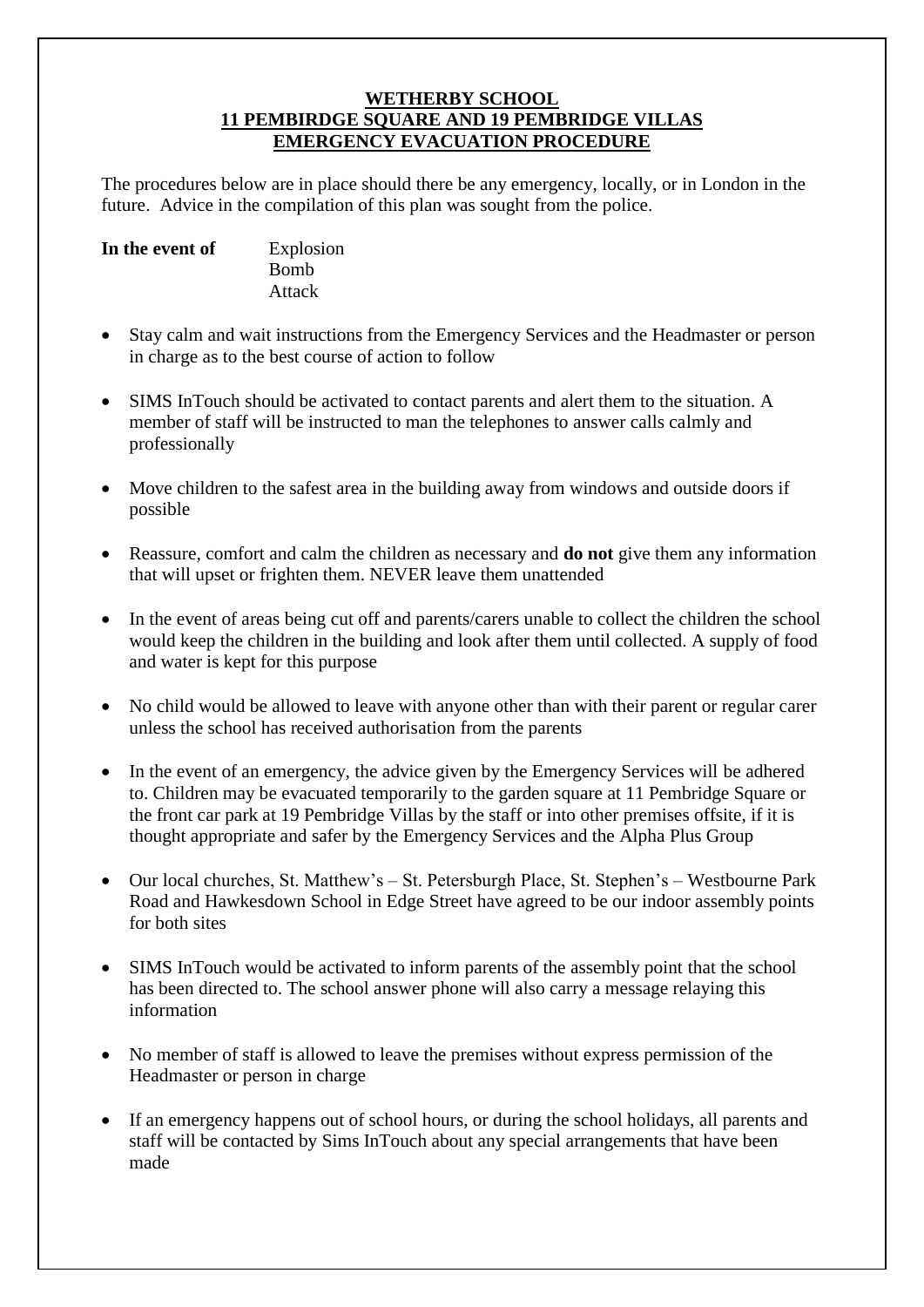### **Protocol for crisis management– APG – September 2021**

#### **Communications Protocol for Crisis Management Alpha Plus Group**

#### In the event of a serious incident/situation

In the event of a serious incident at any school or college, the Head or Principal or any member of their SLT who are dealing with the matter will firstly establish the facts of the position.

#### Making Contact with Alpha Plus Group (APG):

Based on this information, the Head/Principal or the SLT member identified above, after using their professional judgement, and if they deem the matter to be of sufficient seriousness, or if they are in any doubt, will call the Director of Schools and Colleges, to advise them of the details.

In their absence or unavailability, the person will call the CEO.

#### Actions Arising:

If this Director (assuming it is not the CEO) determines the matter to be of sufficient concern, they will contact the CEO who will decide if the matter is to be managed as a crisis situation. In the absence or unavailability of the CEO, this Director will take this decision and perform the functions of the CEO outlined below.

If the decision is taken to manage the incident as a crisis situation, the following will occur:

- 1. The CEO will put together a team who will handle all aspects of the response to the issue. This team includes (as required by the situation):
	- the Head/Principal or the SLT member identified above should the Head/Principal be unavailable,
	- the relevant Director whether it be a school or a college,
	- the Director of Marketing,
	- the Director of Property, should the matter involve buildings or related infrastructure, utilities or be a Health & Safety issue
	- the Director of IT, if network or communications issues are involved
	- the Director of Finance, if financial resources or controls are at risk
- 2. This team will manage all aspects of the response to the crisis. The CEO shall lead this team and is authorised to make any decisions required
- 3. The team will decide on the type and nature of communications to parents and staff and other audiences as required
- 4. The Alpha Plus media protocol will continue to apply for dealing with media enquiries. The media protocol can be found on the portal.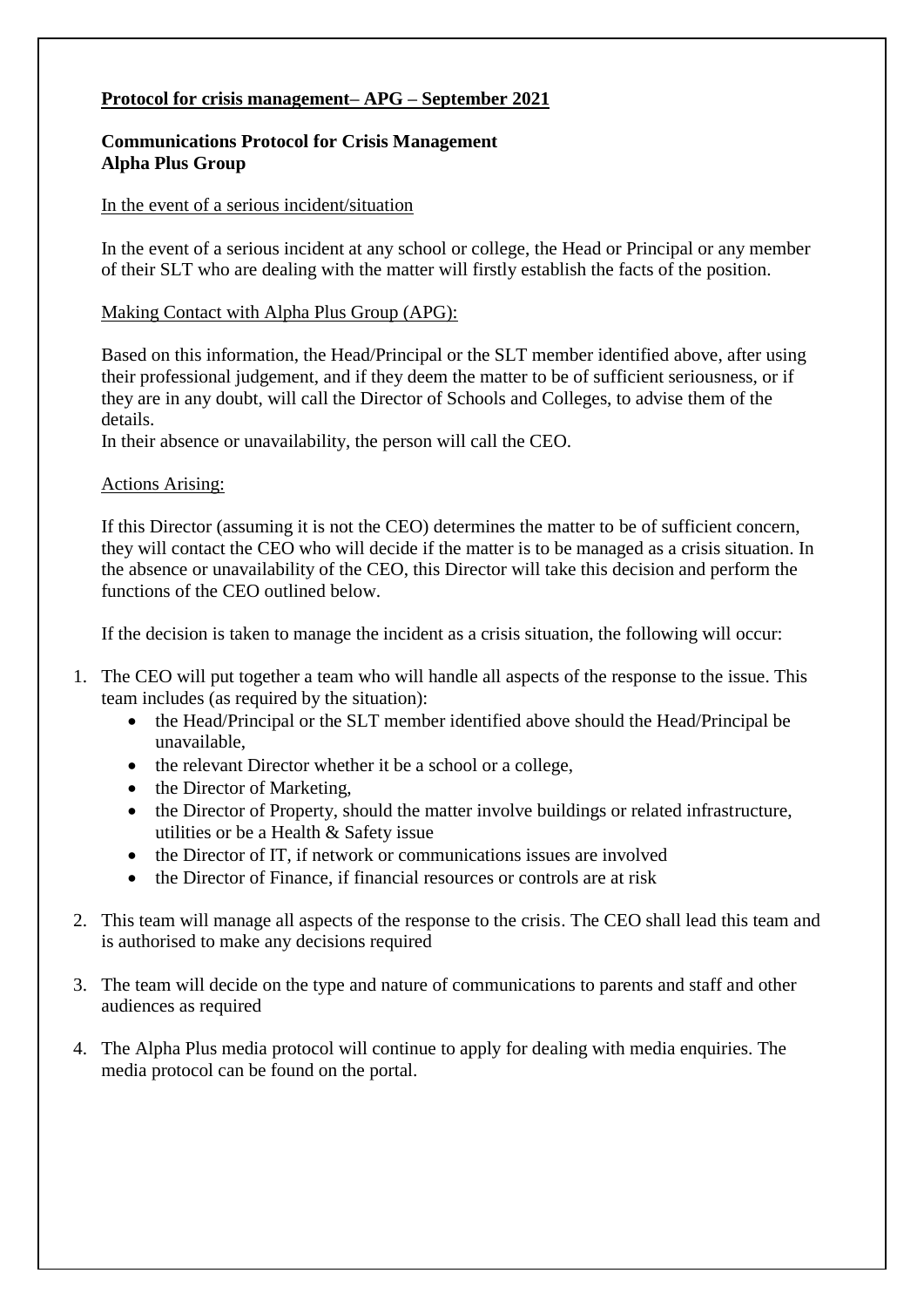#### **Contacts**

Alpha Plus Group **main office number +44 (0)20 7487 6000** 

Mark Hanley-Browne CEO +44 (0)20 7487 6010 +44 (0)7384 215 740 [MHB@alphaplusgroup.co.uk](mailto:MHB@alphaplusgroup.co.uk)

Tim Haynes Director of Senior Schools +44 (0)207 487 6000 +44 (0)7384 798 512 [tim.haynes@alphaplusgroup.co.uk](mailto:tim.haynes@alphaplusgroup.co.uk)

John Withers Director of Middle Years +44 (0)207 487 6002 +44 (0)7584 705 722 [john.withers@alphaplusgroup.co.uk](mailto:john.withers@alphaplusgroup.co.uk)

Alexandra Samara Director of Nurseries +44 (0)207 487 6055 +44 (0)7385 031 148 [alexandra.samara@alphaplusgroup.co.uk](mailto:alexandra.samara@alphaplusgroup.co.uk)

Rossella Proscia Director of Marketing + 44 (0)20 7487 1286 +44 (0)7860 910 051 [Rossella.proscia@alphaplusgroup.co.uk](mailto:Rossella.proscia@alphaplusgroup.co.uk)

Rick Jones Director of Property +44 (0)20 7487 6038 +44 (0)7771 790 237 [richard.jones@alphaplusgroup.co.uk](mailto:richard.jones@alphaplusgroup.co.uk)

Russell Seaman Director of IT +44 (0)7387 108 939 [Russell.seaman@alphaplusgroup.co.uk](mailto:Russell.seaman@alphaplusgroup.co.uk)

Liz Francis Director of Education + 44 (0)20 7487 6036  $+ 44 (0)7741 260 466$ [Liz.francis@alphaplusgroup.co.uk](mailto:Liz.francis@alphaplusgroup.co.uk)

Adrian Langan PR Consultant +44 (0)7810 820312 [adrian@langancommunications.com](mailto:adrian@langancommunications.com)